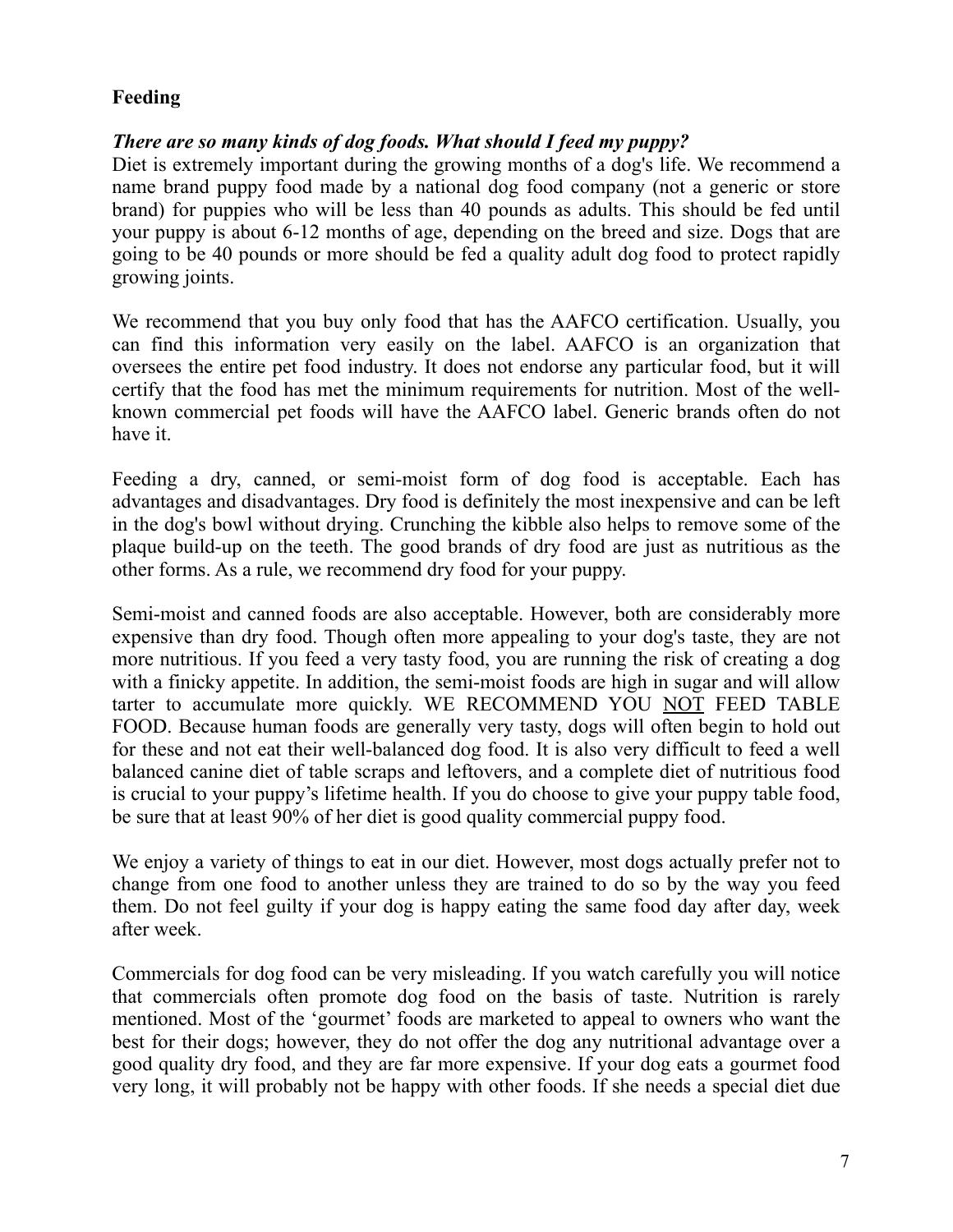to a health problem later in life, she is very unlikely to accept it. Therefore, we do not encourage feeding 'gourmet' dog foods.

# *How often should I feed my puppy?*

There are several appropriate ways to feed puppies. The most popular method is commonly called 'meal feeding.' This means that the puppy is fed at specific times of the day. A measured amount of food should be offered 4 times per day for 5-12 week old puppies. What is not eaten within 30 minutes is taken up. If the food is eaten within 3-4 minutes, the quantity may not be sufficient. Puppies fed in this manner generally begin to cut themselves out of one of those meals by 3-4 months of age and perhaps another one later. If a meal is ignored for several days, it should be discontinued.

'Free choice feeding,' means that food is available at all times. This works well with dry foods and for some dogs. However, other dogs tend to overeat and become obese. If there is weight gain after your puppy's optimal size is reached, discontinue this feeding method. We recommend 'meal feeding' because it gives you more control over how much your dog eats, the regular meals will make housebreaking easier, and, because your puppy will learn early on that you are the source of his/her food, they will recognize you as the leader of their pack.

# *How much should I feed my puppy?*

Consult the food package for the proper amount to feed. Most often you will feed an amount based on the estimated ideal adult weight of the puppy. It is hard to overfeed young puppies between 6 weeks and 6 months of age, so if your puppy quickly eats all of 1 meal, give a larger volume at the next feeding. Conversely, if he/she doesn't eat everything in the bowl within 5-10 minutes, feed less at the next meal. If you have questions about the proper amount to feed, feel free to call our office.

When your puppy comes in to be spayed or neutered at about 5-6 months, we will give you information about feeding your dog as an adult.

## *What about treats? How can I keep my cute puppy from growing into an overweight adult?*

All of us, people and dogs, love treats and tend to equate treats with love – I love my puppy, therefore I will give him/her treats. While dogs certainly enjoy treats, it's a safe bet that what your puppy really loves is the attention from you. If you feel the need to treat your puppy, offer carrots, green beans, broccoli stems, apple pieces, or some other fresh fruit or vegetable. Do Not feed grapes, raisins, or onions as these can be dangerous for your puppy. Dogs also should not chew on peach, apricot, or plum pits, or apple or pear seeds as these contain cyanide. You will find the 'right' nutritious treat for your pet provides the special attention your pet craves, while not contributing to dangerous weight gain.

Helping your dog maintain a healthy weight will benefit you and your pet in many ways. First, you greatly improve the chances that you'll enjoy many happy years with your puppy. Second, you'll save some serious money. Excessive weight contributes to many